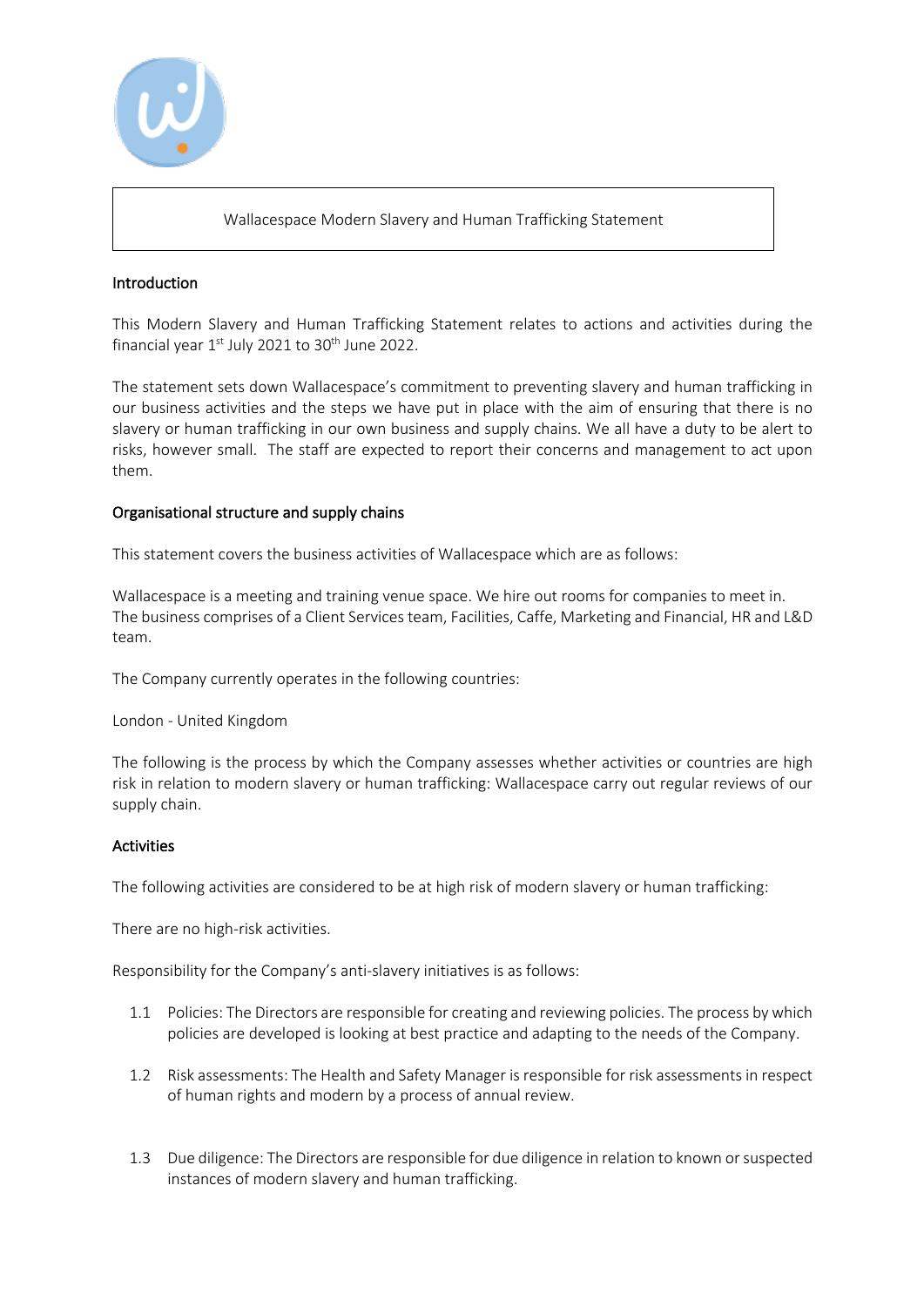

# **Training**

To ensure a good understanding of the risks of modern slavery and human trafficking in our business and supply chains, the Company may require staff to undertake an online training course if necessary.

## Employment

Wallacespace is committed to ensure that all of our own employees/workers are provided with a safe working environment and that their welfare and well-being is paramount to our ongoing success.

- All staff regardless of whether permanent, agency, temp or otherwise are paid above the NMW (national minimum wage) with the majority of employees paid above the NLW (national living wage).
- All staff right to work checks are carried out in line with government guidelines
- All staff receive the appropriate breaks related to their age under the Working Time Directive guidelines

#### Policies

The Company is committed to ensuring that there is no modern slavery or human trafficking in our business or our supply chains. This Statement affirms its intention to act ethically in our business relationships.

The following policies set down our approach to the identification of modern slavery risks and steps to be taken to prevent slavery and human trafficking in our operations:

- 2.1 Whistleblowing policy The Company encourages all its workers, customers and other Business partners to report any concerns related to its direct activities or its supply chains.
- 2.2 Employee Code of Conduct The Code of Conduct sets down the actions and behavior expected of employees when representing the Company.

## Due Diligence Processes for Slavery and Human Trafficking

The Company undertakes due diligence when considering taking on new suppliers, and regularly reviews its existing suppliers. The Company's due diligence process includes building long-standing relationships with suppliers and making clear our expectations of business partners

This Modern Slavery and Human Trafficking Statement will be regularly reviewed and updated as necessary by the Director, who endorses this policy statement and is fully committed to its implementation.

This Modern Slavery and Human Trafficking Statement has been approved and authorised by: